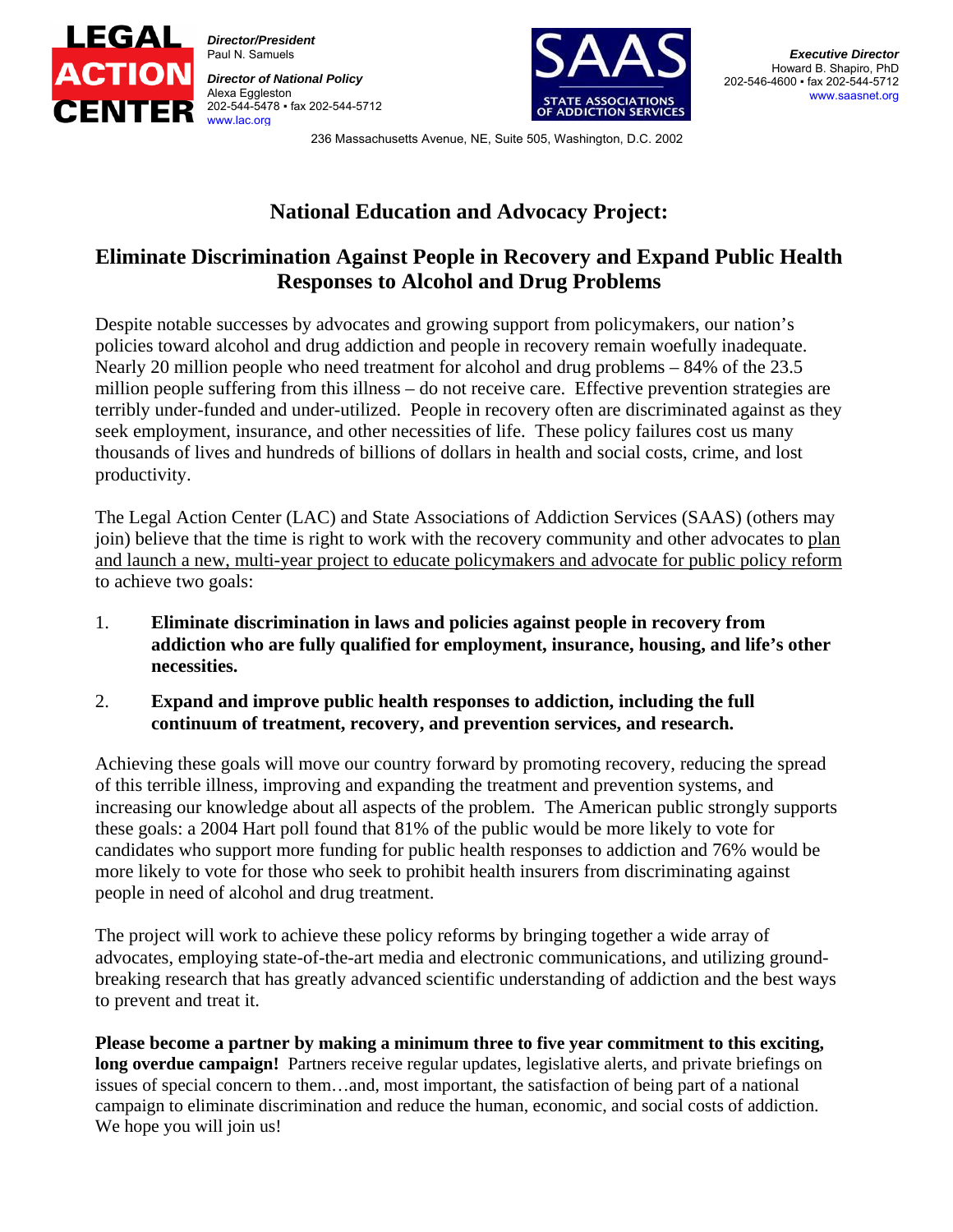

*Director/President*  Paul N. Samuels

*Director of National Policy*  Alexa Eggleston 202-544-5478 ▪ fax 202-544-5712 www.lac.org



236 Massachusetts Avenue, NE, Suite 505, Washington, D.C. 2002

#### **Stage One of the Project: Dramatically Expanding Our Advocacy**

While our eventual goal is to work with the recovery community, national and state organizations, and other advocates to jointly launch a major new campaign, LAC and SAAS (others may join) will begin by dramatically expanding our advocacy both in Washington, D.C. and in states around the country. We will:

#### **Create a National Advisory Board (and State Advisory Boards) to Guide and Raise the Profile of the Project**

We will recruit dedicated and influential individuals around the country, including former public officials, clergy, business and labor, service providers and consumers, and advocates, to create a National Advisory Board that will enhance the project's credibility and visibility. Many will be in recovery or family members. We also will assist those states that wish to create their own Advisory Boards.

#### **Develop a National Plan for Comprehensive Policy Reform to Eliminate Discrimination Against People in Recovery and Expand Public Health Responses to Addiction**

Our plan will include both long-term goals – elimination of all unfair discriminatory barriers and dramatic expansion of availability and quality of treatment, recovery, and prevention services and research – and more immediate legislative goals, including:

- Expand treatment, recovery, and prevention to serve veterans and others who have been left behind and address increases in methamphetamine and prescription drug misuse
- Enact Second Chance Act to begin rolling back discrimination based on previous criminal histories
- Enact parity and managed care reform so those with insurance can obtain the alcohol and drug treatment they need

We will seek to publicize the plan widely and meet with Presidential candidates and the newly elected  $110<sup>th</sup>$  Congress to discuss its recommendations.

### **Dramatically Expand Advocacy in Washington, D.C. and Around the Country**

We will expand our advocacy at the federal level to achieve the goals set forth in our Plan by:

- Adding an additional staff member to expand our impact on Capitol Hill
- Working in coalition with groups across the political spectrum, including law enforcement, business and labor, communities of color, and faith community
- Identifying and linking with many more "grasstops" (key contacts) across the country: our initial goal will be to identify three key contacts for each member of the Congressional leadership, then eventually all members of Congress